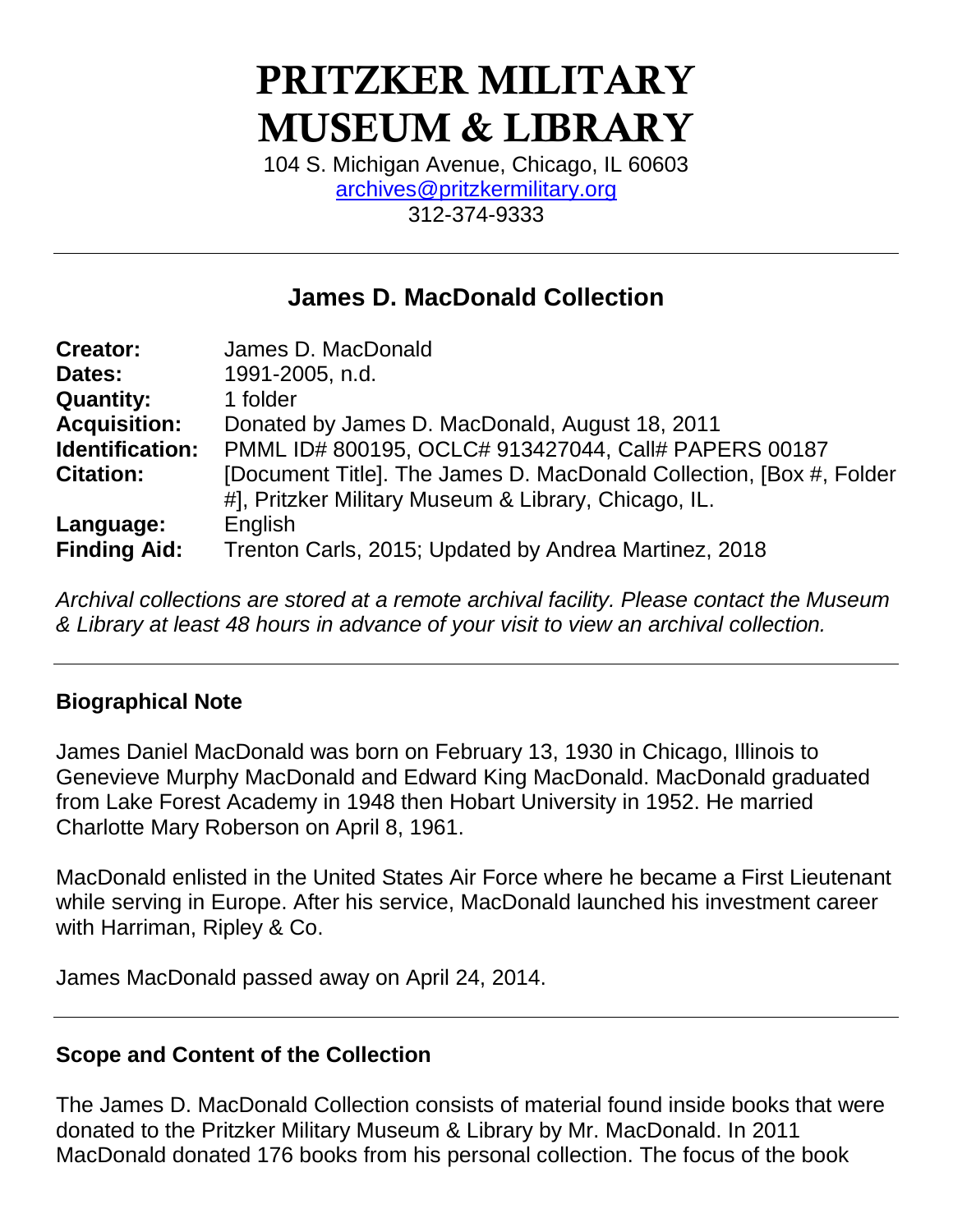collection is American Firearms as well as American Military History. This collection contains ephemeral material found in that book collection, such as: order forms, newspaper clippings, magazine articles, and book covers and flaps.

## **Arrangement**

The collection consists of one series:

## **Series One: Ephemeral Material**

## **Rights**

Copyrights held by James D. MacDonald were transferred to the Pritzker Military Library. All other rights are held by the author or publisher. Users assume responsibility for following copyright laws as established by US Code Title 17.

### **Related Material**

- *The Ithaca Gun Company: from the beginning* by Snyder, Walter Claude. Call #: TS533.3.N7S68 1991
- *The Man Who Started the War* by Peis, Günter Call #: DD247.N3P4
- *Gift of Time: the autobiography of an international smuggler* by Varna, Andrew Call #: HJ6619.V3 1956A

*The American Revolution, three views* by Kristol, Irving; Diamond, Martin; Nutter, G. Warren

Call #: E208.A44

*Passionate Sage: the character and legacy of John Adams* by Ellis, Joseph J. Call #: E321.E45 2001

*Civil War guns: complete story of Federal and Confederate small arms* by Edwards, William B.

Call #: UD383.E3 1997

*Coronel and the Falklands* by Bennett, Geoffrey Martin Call #: D582 .F2 B4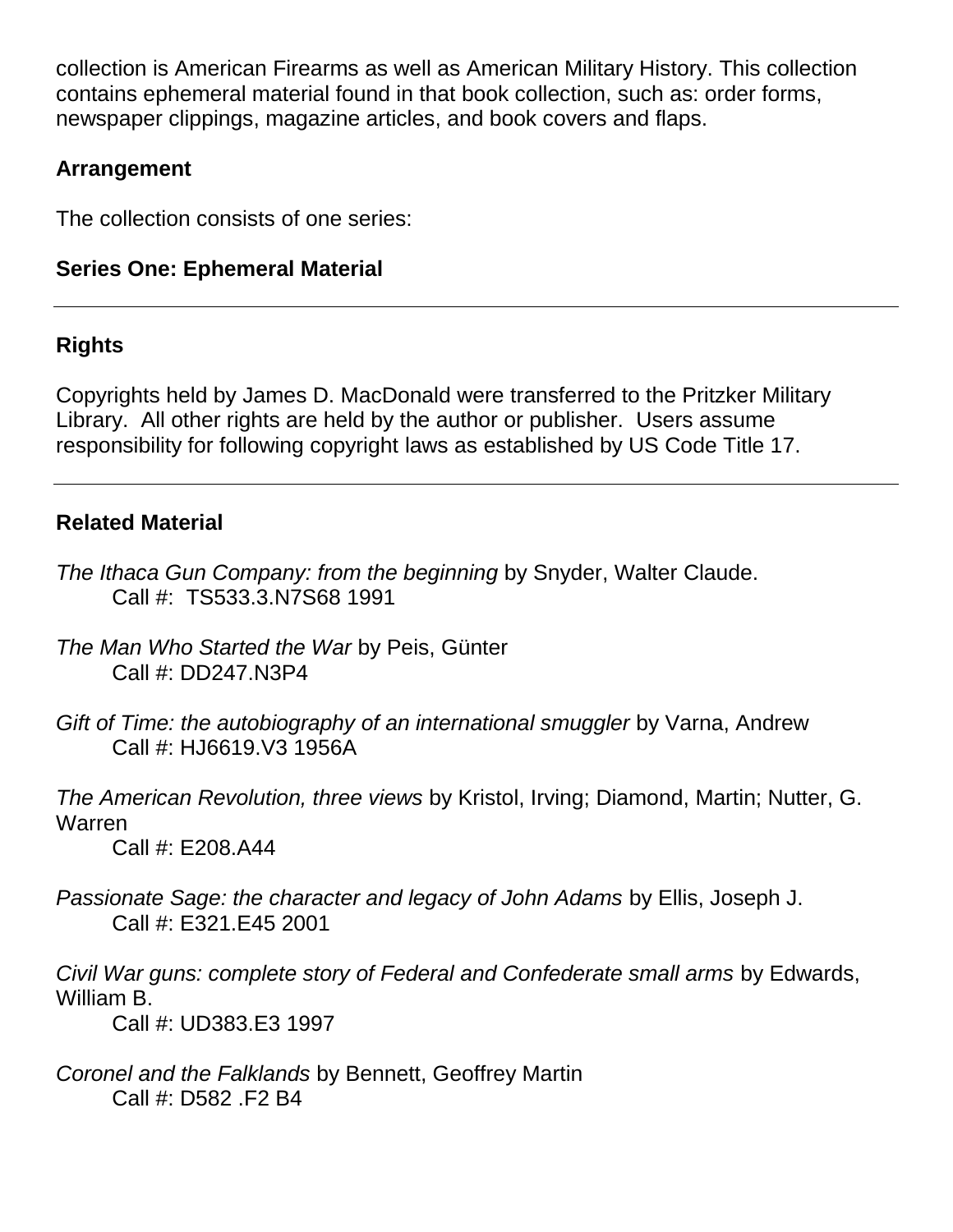- *Winchester Repeating Arms Company: its history & development* by Houze, Herbert G. Call #: TS533.2.H68 1994
- *American Rifleman* Official Journal of the National Rifle Association of America Call #: SK1.A52

#### **Key Subjects**

This collection is indexed under the following headings in the Library's online catalog. Researchers interested in materials about related topics, persons, or places should search the catalog using these subject headings.

#### **Subjects**

Firearms--Periodicals. United States--Army--Firearms. United States--History--Revolution, 1775-1783. United States--Politics and government.

#### **Container List**

| 800195001 | Address Label: From: Stoeger Arms Corporation; To:<br>1/LT. James D. MacDonald                                                                                                           | n.d. |
|-----------|------------------------------------------------------------------------------------------------------------------------------------------------------------------------------------------|------|
| 800195002 | Order Form: The Gun Collector's Handbook of Values<br>by Charles Edward Chapel.                                                                                                          | n.d. |
| 800195003 | Order Form: The Ithaca Gun Company: From the<br>Beginning by Walter Claude Snyder.                                                                                                       | n.d. |
|           | Photocopies with handwritten notes of pages 124-130<br>800195004 from The Ithaca Gun Company: From the Beginning<br>by Walter Claude Snyder                                              | 1991 |
| 800195005 | Front and back book flaps from The Man Who Started<br>the War by Günter Peis.                                                                                                            | n.d. |
| 800195006 | Advertisement for Odhams Books: Russia Has Two<br>Faces by Eileen Bigland; Epic Stories of the Second<br>World War preface by Guy Ramsey; and Pin-Stripe<br>Saboteur by Charles Wighton. | n.d. |